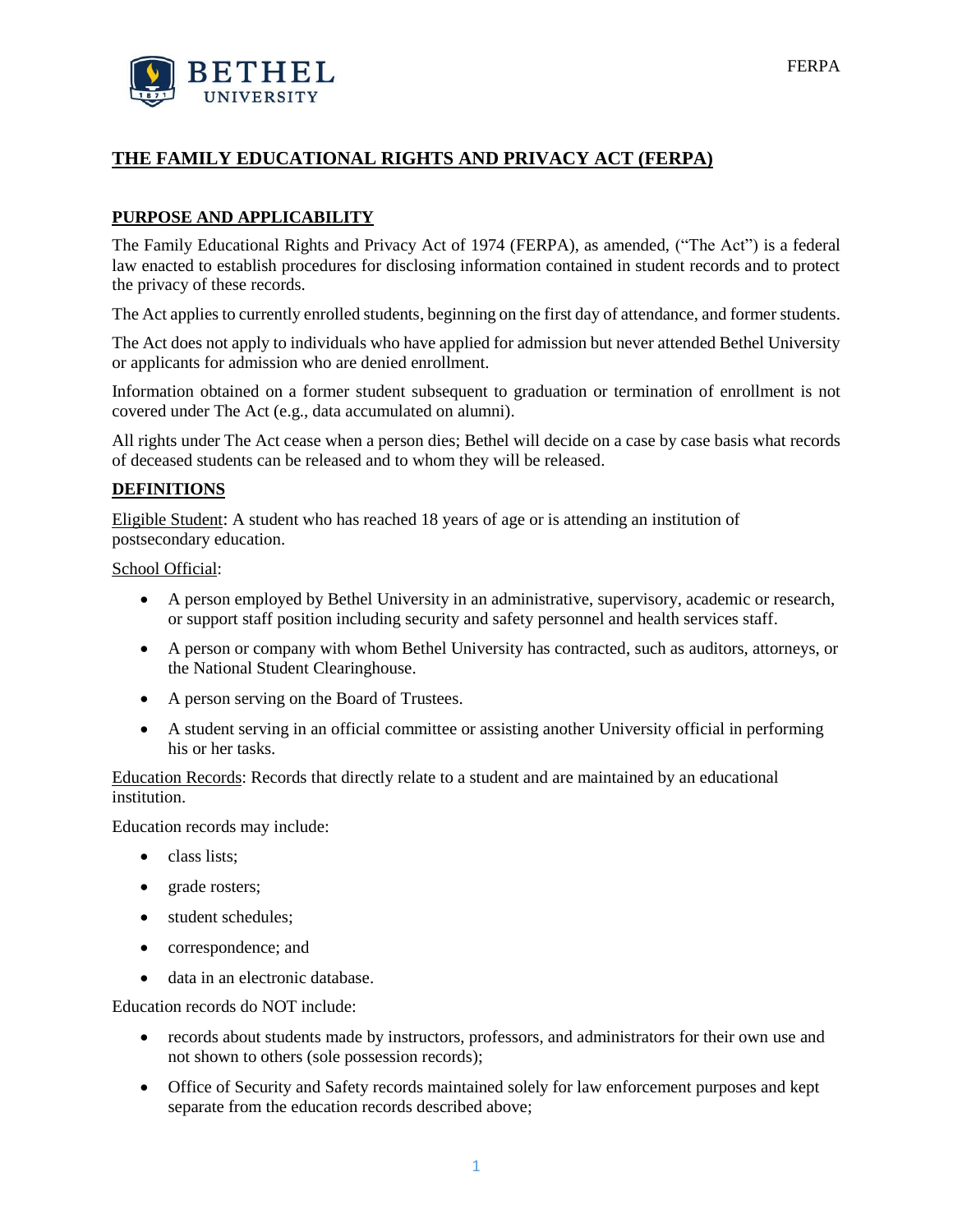

- employment records, except where a currently enrolled student is employed as a result of his or her status as a student;
- records of a physician, psychologist, or other recognized professional made or used only for treatment purposes and available only to persons providing treatment (while not education records, these records are subject to FERPA);
- records that contain only information relating to a person's activities after that person is no longer a student at the University;
- financial information submitted by parents $(s)/$ guardian $(s)$ ;
- directory information not restricted by the student; and
- confidential letters and recommendations placed in the student's record if the student has waived in writing his or her right to inspect those letters and recommendations. Students may revoke such a waiver at a later time, but the revocation must be in writing and is only effective with respect to actions occurring after the revocation.

Personally Identifiable Information: All information that is directly related to a student. This information includes both "directory information" and "non-directory information."

Directory Information: Information contained in a record of a student that would not generally be considered harmful or an invasion of privacy if disclosed. At Bethel University, directory information includes:

- student's name:
- address:
- telephone listing;
- electronic mail address;
- photograph or digital image;
- date and place of birth;
- major field of study;
- grade level (freshman, sophomore, etc.);
- enrollment status (e.g.; undergraduate or graduate; full time or part time);
- dates of attendance:
- participation in officially recognized activities and sports;
- weight and height of members of athletic teams;
- degrees, honors, and awards received;
- most recent educational agency or institution attended; and
- Bethel Community Account username, which is used by the student for purposes of accessing or communicating in electronic systems, since this identifier cannot be used to gain access to education records except when used in conjunction with one or more factors that authenticate the user's identity, such as a personal identification number (PIN), password, or other factor known or possessed only by the authorized user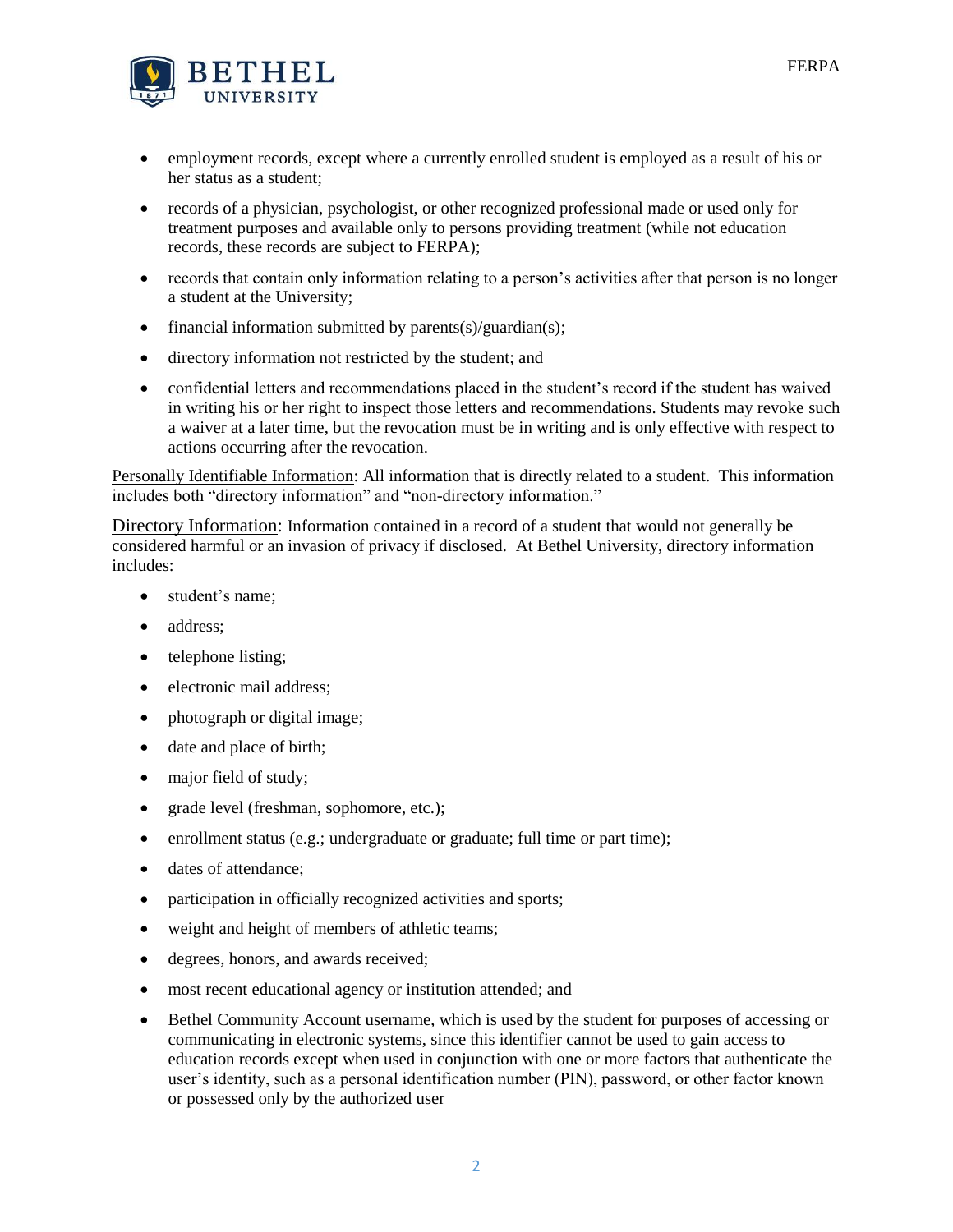

Non-Directory Information: Any personally identifiable student information that is not directory information. At Bethel University, non-directory information includes, but is not limited to, a student's Social Security number or student identification (ID) number.

Legitimate Educational Interest: An educationally related purpose, which has an identifiable educational relationship to the student involved and underlies a request for the disclosure of education records.

### **STUDENT RIGHTS**

Currently enrolled and former students have the right to:

- inspect and review information contained in education records within 45 days after Bethel receives a request for access;
- request the amendment of the student's education records that a student believes is inaccurate, misleading, or otherwise in violation of the student's privacy or other rights;
- consent to disclosure, subject to certain exceptions specified in The Act, of personally identifiable information from education records; and
- file a complaint with the Department of Education concerning an alleged failure by Bethel to comply with The Act.

### **Procedure for Inspecting Records**

Students must request permission in writing to inspect their records and must present that request to the Registrar's Office, who will coordinate the inspection of records.

- The records will be made available to the student for inspection not more than 45 days following the receipt of the request.
- A Bethel employee must be present while the student inspects his or her records.
- Students may request copies of available records when failure to provide a copy of the record would effectively prevent the student from inspecting and reviewing the record. Students may be required to pay a per copy fee. A copy may be refused, but only if, in doing so, the institution does not limit the student's right to inspect and review that record.

A student may inspect records of disclosure, which will be kept by the office in which the record is maintained unless such inspection is prohibited under the terms of a court order or lawfully issued subpoena.

### **Procedure for Requesting the Amendment of Records**

With the exception of grades or disciplinary actions, if a student believes that information in his or her record is inaccurate, misleading, or otherwise in violation of his or her privacy rights, he or she may request that a change in the record be made.

- Such a request must be in writing, clearly identify the part of the record the student wants changed, and submit the request to the appropriate University official in whose office the record in question is located.
- If Bethel decides not to amend the record as requested, Bethel will notify the student in writing that he or she may make a written request to that official for a hearing to contest the record.
- A hearing will be conducted within 30 days of the written request (or as soon thereafter as is practical) with the student having an opportunity to present all relevant evidence. The hearing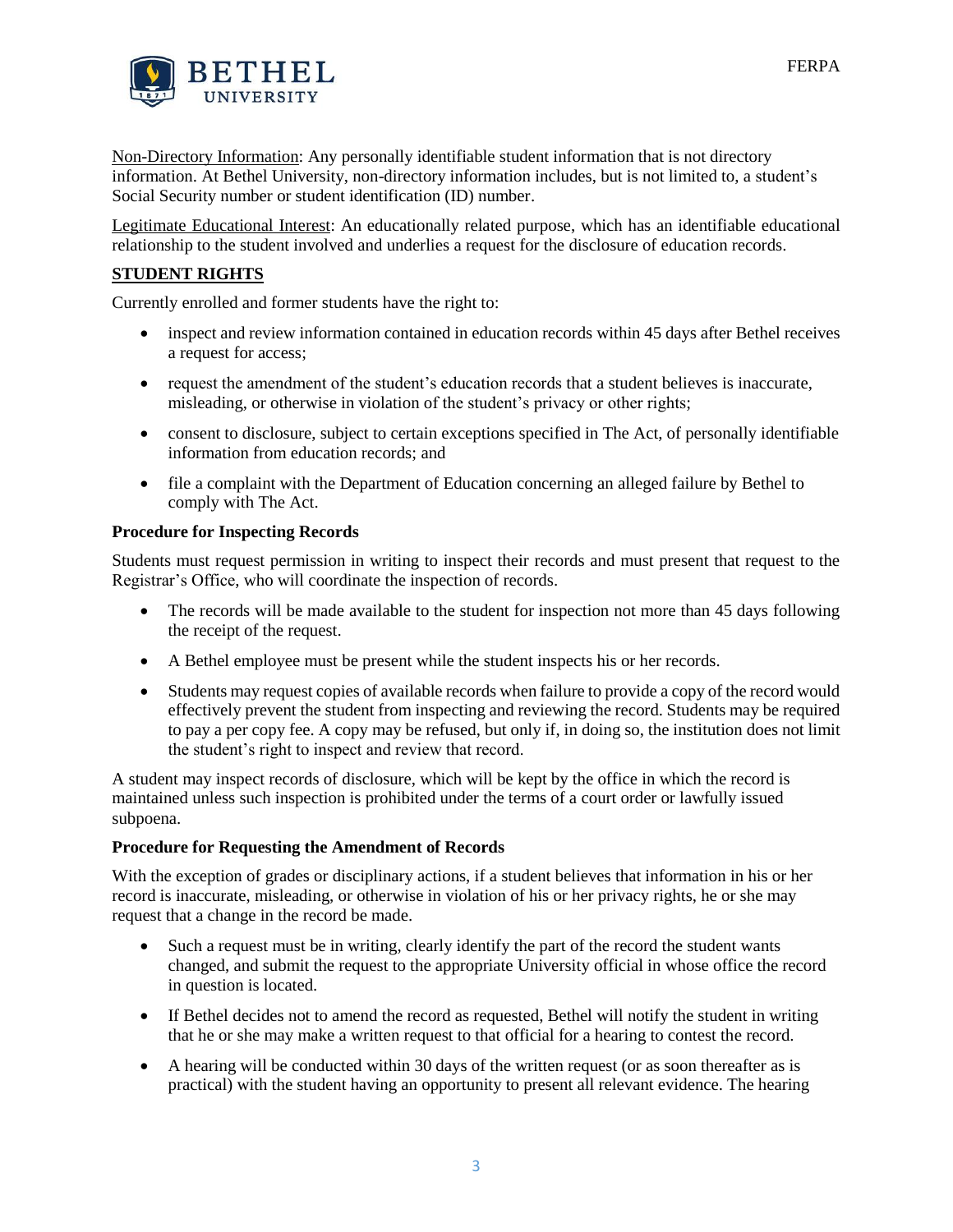

panel will consist of the University official in charge of the record in question and two other officials selected by the official in charge.

- The student will be notified within two weeks of the hearing (or as soon thereafter as is practical) as to the decision of the official or hearing panel. The decision of the hearing panel is final.
- If the student disagrees with the action taken by the hearing panel, he or she may place a statement in his or her educational record giving the reasons for disagreeing with the decision.

NOTE: An appeal of grades or disciplinary action should follow the processes outlined in the student handbook and/or academic catalog.

### **Procedure to Request Withholding of Directory Information**

- In the fall semester, students will be notified about the opportunity to request that Directory Information be withheld.
- Students may request to withhold disclosure of Directory Information by completing a form online or in the Registrar's Office.
- Bethel will continue to honor a student's last request with regard to the disclosure or nondisclosure of Directory Information made while the student was in attendance at Bethel. Bethel cannot assume the responsibility to contact the student for subsequent permission to release Directory Information. Regardless of the effect upon the student, Bethel assumes no liability for honoring an instruction to restrict/withhold Directory Information.
- A student who is no longer enrolled cannot request that Directory Information be withheld. A student who is no longer enrolled can rescind their request to withhold Directory Information.

# **PARENT RIGHTS**

The Act generally does not guarantee any rights to parents or guardians of students who are attending post-secondary institutions.

However, at Bethel's discretion, The Act does allow Bethel to provide parents with access to their student's educational records provided the parents claim the student as a dependent on their federal income tax return. If a student is claimed as a dependent for federal income tax purposes by either parent (regardless of the parents' current marital status), then, at Bethel's discretion, Bethel may disclose information in the student's education records without the student's consent.

As a matter of general practice, Bethel does not release student education records to parents of dependent students without the student's written authorization. Bethel does provide all students with the ability to give parents and other third parties online proxy access to their education records.

### **OFFICES THAT MAINTAIN RECORDS**

For information about records, contact the Registrar's office, or the office in which the records are maintained. Types of records maintained by Bethel University are as follows:

- Office of the Registrar—Personal information data, course registration, records of all courses taken including grades, documents related to degree completion requirements, and other related information.
- Office of Financial Aid—Financial aid applications, records of financial aid awarded, and related documents.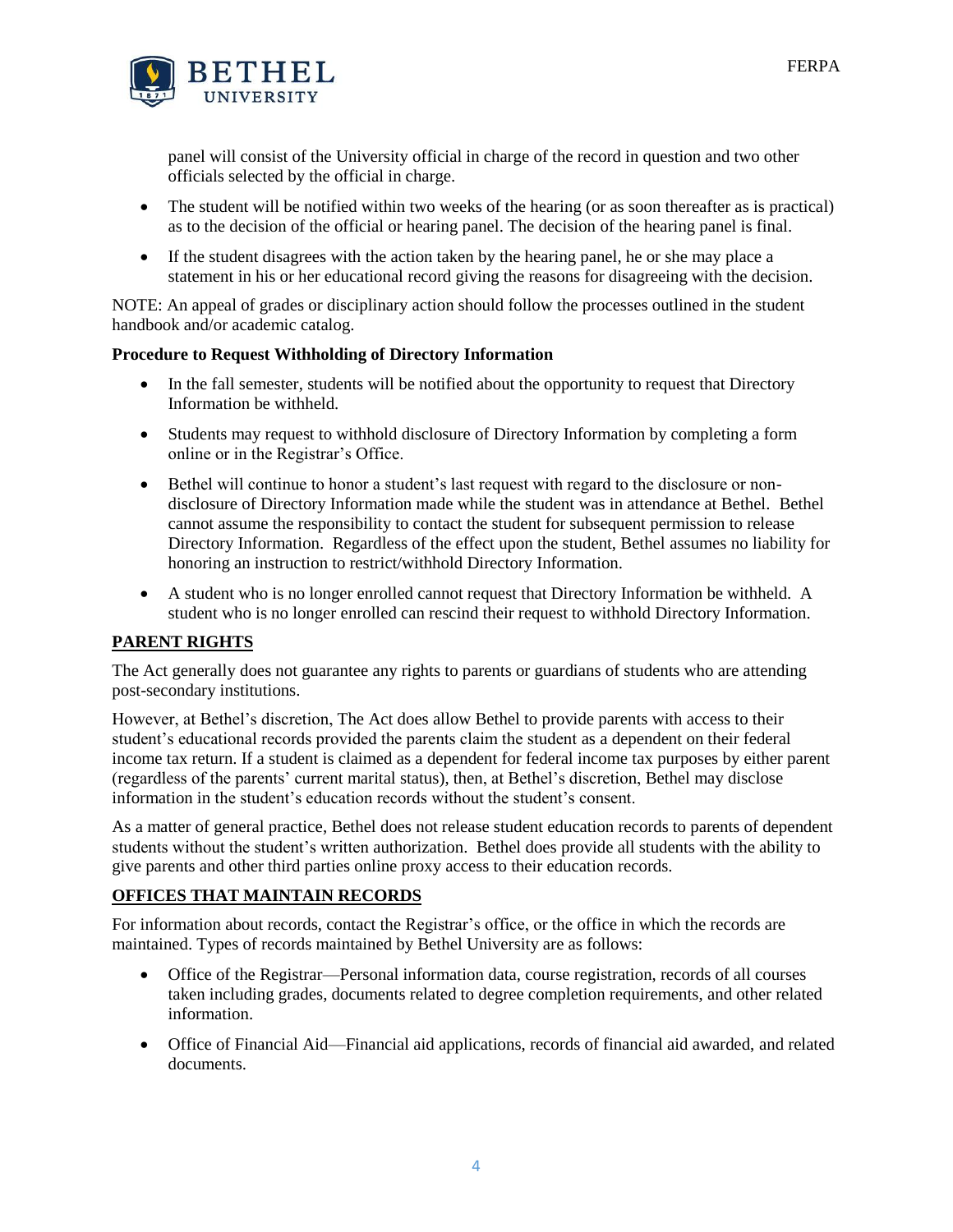

- Business Office—Records related to charges, payments, emergency contact information, and Perkins loans for educational services rendered by Bethel.
- Office of Career Development and Calling—Placement data completed by the student, resumés, information on courses taken toward degree, letters of recommendation from faculty and/or employers
- Academic Departments—Student applications to program, copies of grades, notes from student interviews, faculty recommendations, department recommendations, records of field experiences, clinicals, practica, internships, and other related documents.
- Health Services—Student medical forms, copies of athletic physicals, and records of medical services rendered to the student through the university.
- Office of Student Life—Photograph, ID card information, evaluations from residence hall personnel, interest test results, housing applications, Covenant for Life Together and miscellaneous correspondence, disciplinary information.
- Office of Development—Personal data on alumni of the university and records of financial giving.
- Faculty Advisors—Notes from advising sessions; copies of various communications to and from advisee, faculty, and other offices; and related advising material.

# **DISCLOSURE OF EDUCATION RECORDS**

### **Conditions Under Which Directory Information May Be Released**

Directory Information may be released at the discretion of University officials without the written permission of the student, unless the student has requested that directory information be withheld. If the student has requested that directory information be withheld, the information will not be released without their written consent.

### **Conditions Under Which Directory and Non-Directory Information May Be Released**

Directory and Non-Directory Information may be released without the written consent of the student to:

- Authorized representatives of the Comptroller General of the United States.
- The Attorney General of the United States.
- The Secretary of Education.
- State or local educational authorities, for audit and evaluation of federal- and state-supported education programs, or for the enforcement of or compliance with federal legal requirements that related to those programs.
- Bethel University personnel or other school officials who have a legitimate educational interest in the records. This category includes a person or organization retained to be an agent for, or under contract with, Bethel University, such as financial auditors, attorneys, or National Student Clearinghouse. It also includes personnel from other institutions with whom Bethel University has made consortium arrangements. Disclosure to a school official having a legitimate educational interest does not constitute institutional authorization to transmit, share, or disclose any or all information received to a third party.
- Officials of another school in which the student seeks to enroll.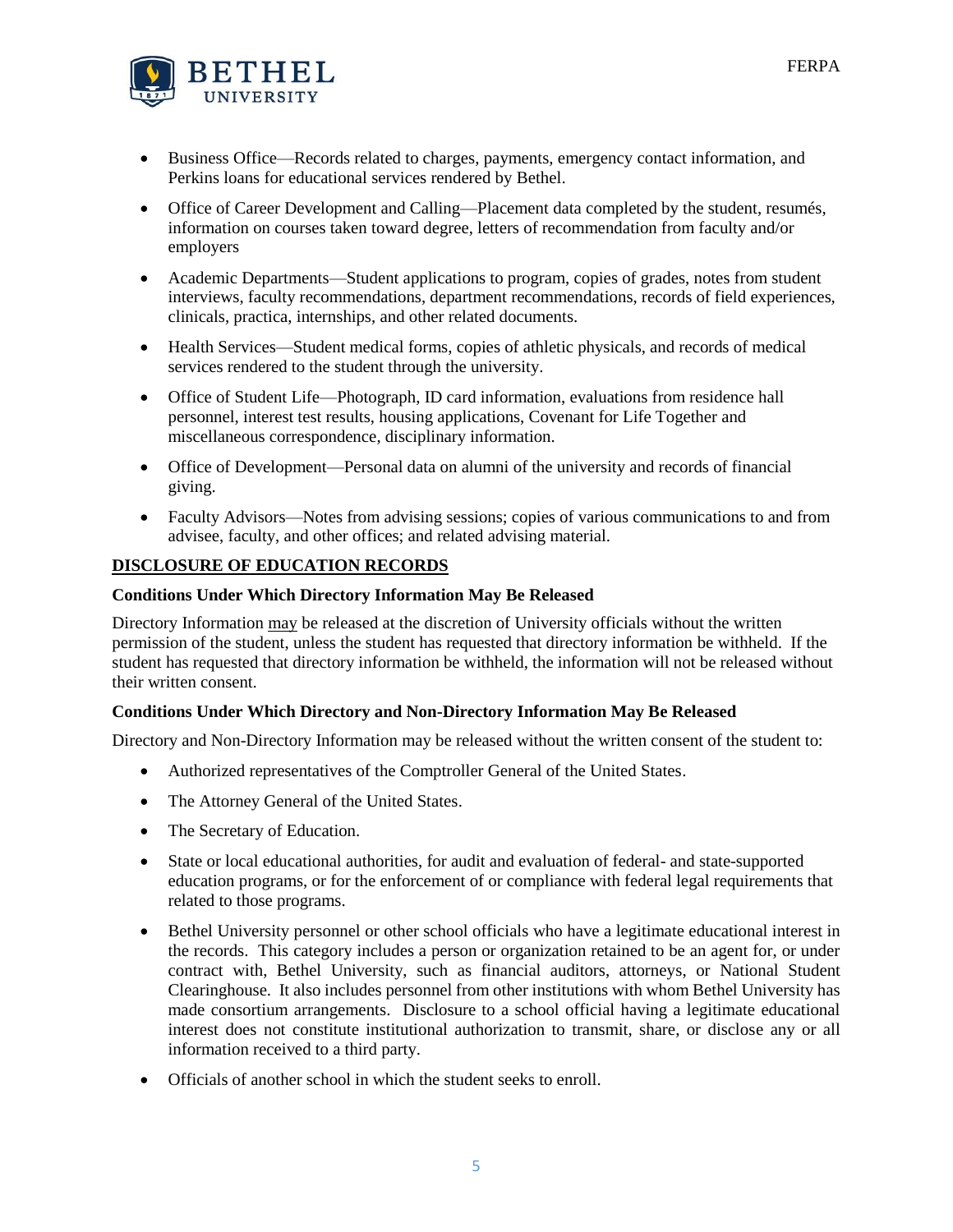

- Persons or organizations involving financial aid in order to determine the student's eligibility for financial aid; to determine the amount of financial aid; to determine conditions to be imposed regarding financial aid; and to enforce conditions of financial aid.
- State and local officials as allowed by state statutes concerning the juvenile justice system.
- Organizations that are conducting studies to develop, validate, and administer predictive tests; administer student aid programs; and improve instruction. Those organizations cannot redisclose personally identifiable information of students.
- Accrediting agencies carrying out their accrediting functions.
- Parents of dependent students (that is, students who are claimed as dependents on their parents'/guardians' most recent federal tax return). However, as a matter of general practice, Bethel does not release student education records to parents of dependent students without the student's written authorization. Instead, Bethel provides all students with the ability to give parents and other third parties online proxy access to their education records.
- To comply with a judicial order or lawfully issued subpoena. The University will notify the student when such a request occurs without the student's knowledge unless prohibited by law.
- Appropriate persons in a health or safety emergency. If Bethel determines that there is an articulable and significant threat to the health or safety of a student or other individuals, it may disclose information from educational records to any person whose knowledge of the information is necessary to protect the health or safety of the student or others, provided that Bethel will only exercise this authority for the duration of the emergency.

The University can release information related to a student contained in law enforcement records so long as such records are created by a law enforcement unit, created for a law enforcement purpose, and maintained by a law enforcement unit in a manner that segregates them from records maintained by other components of the University.

### **Conditions Under Which Education Records Will Not Be Released**

Unless otherwise required by law, Bethel University official transcripts will not be issued to students who are delinquent in paying University charges for educational services or who are behind in financial loan repayments.

Copies will not be provided of education records (e.g., transcripts) that were issued by other educational institutions unless authorized by the Registrar.

### UNAUTHORIZED DISCLOSURE OF PERSONALLY IDENTIFIABLE INFORMATION FROM THE EDUCATION RECORD OF ANY STUDENT IS PROHIBITED.

### **Criteria Used to Determine the Legitimate Educational Interest of School Officials**

The following criteria shall be taken into account in determining whether a school official has a legitimate educational interest in the disclosure of student education records:

- The official must seek the information within the context of the responsibilities that he or she has been assigned;
- The information sought must be used within the context of official University business and not for purposes extraneous to the official's area of responsibility or to the University;
- The information requested must be relevant and necessary to the accomplishment of some task or to making some determination within the scope of University employment;